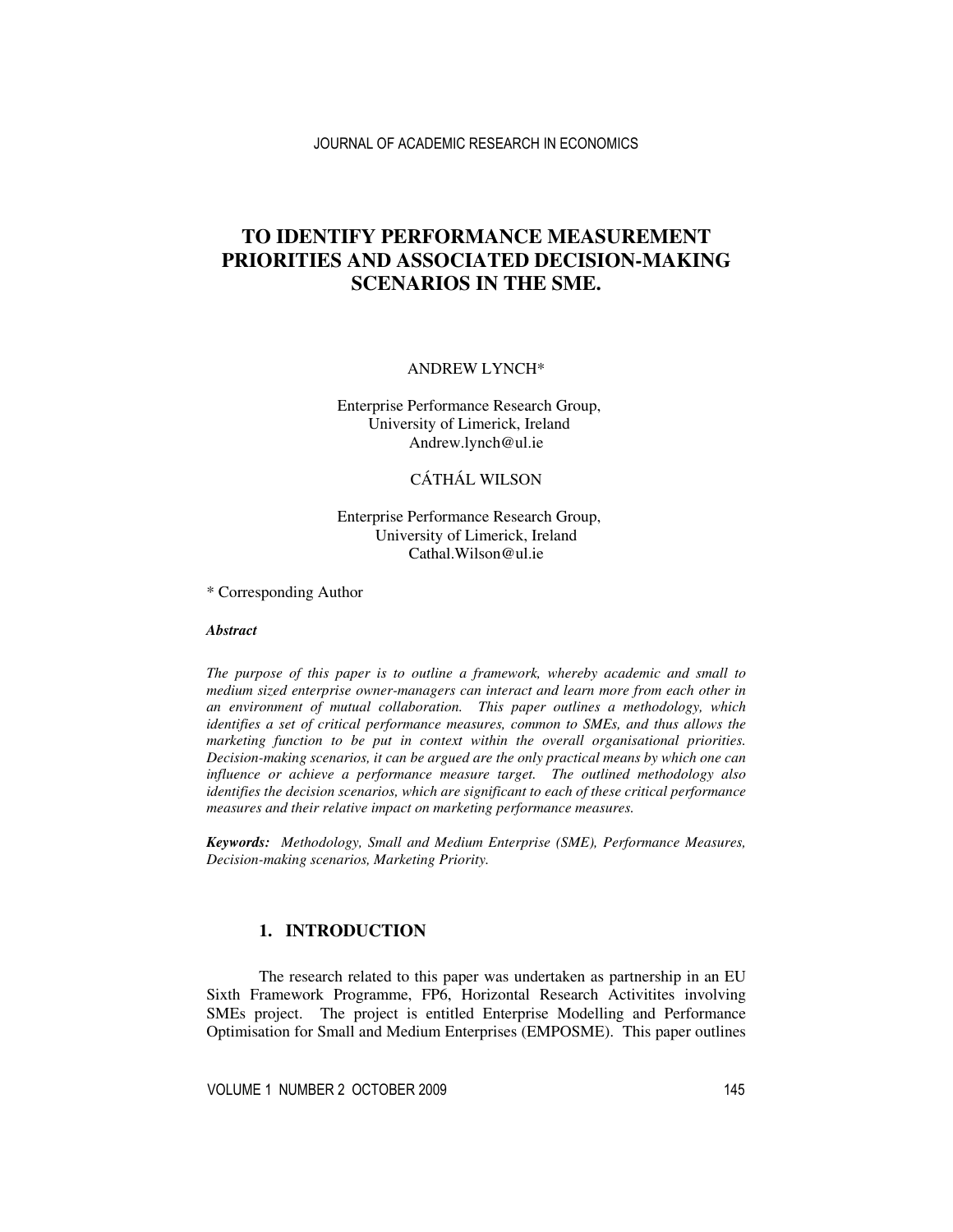a methodology that was successfully used to identify performance measures and related decision-making scenarios within the SME. A primary objective was to facilitate the extraction of information from SME owner-managers in relation to their view on important performance measures and related decision-making scenarios. This format allows the key marketing performance measures, to be put into context with related decision scenarios also highlighted.

A considerable amount of research has focussed on the temperament and characteristics of SME owner-managers (Busenitz, 1998). There has been a lot of focus on the pressures of the SME environment, the multi-tasking required and the shortage of resources often experienced by decision makers in the role of an SME owner-manager (Garcia-Melon, 2006). It was confirmed by the SMEs involved, in both the survey and workshop that academic research does not normally feature among their top priorities.

#### **Methodology Outline**

The methodology consists of two primary components; an initial structured interview using a detailed survey entitled "Performance Measures and Decisions Survey", followed by an expert workshop entitled "Performance Orientated Decisions in the Irish Enterprise". The structured interview using a detailed survey will for the purposes of this document be referred to as a survey. Surveys are seen to be the traditional method of gathering quantitative information from SMEs in the pursuit of research. However, this traditional method was insufficient in the pursuit of performance measures or decision-making scenarios due to the large volume of information. Five hundred and sixty eight performance measures were identified through literature review for use within the survey. At no point in the process were the measures relating to the marketing functions highlighted above any other department within the organisation. The survey examines the performance measures by asking the owner-managers and practitioners to indicate the performance measures, which they consider vital to their organisation at an operational level. This was carried out in fifty companies both nationally and internationally, with owner-managers, company heads and/or company founders. The findings were subsequently compiled in order of importance. However, it was not possible to successfully apply the granularity necessary in the questioning in order to extract a definitive group of top measures.

The workshop was introduced at this point in order to create an environment in which SME owner-managers could identify these performance measures. The workshop confirmed the top measures and also validated the results from the survey. The workshop was also used to further explore the decisionmaking process behind these top performance measures. The results collated from this process were then analysed to detail the relative significance placed on marketing functions compared to the other major management disciplines within an SME. The survey format, the definition of an expert, the workshop format, the methodologies used and the results found from our research, will all be outlined later in this paper.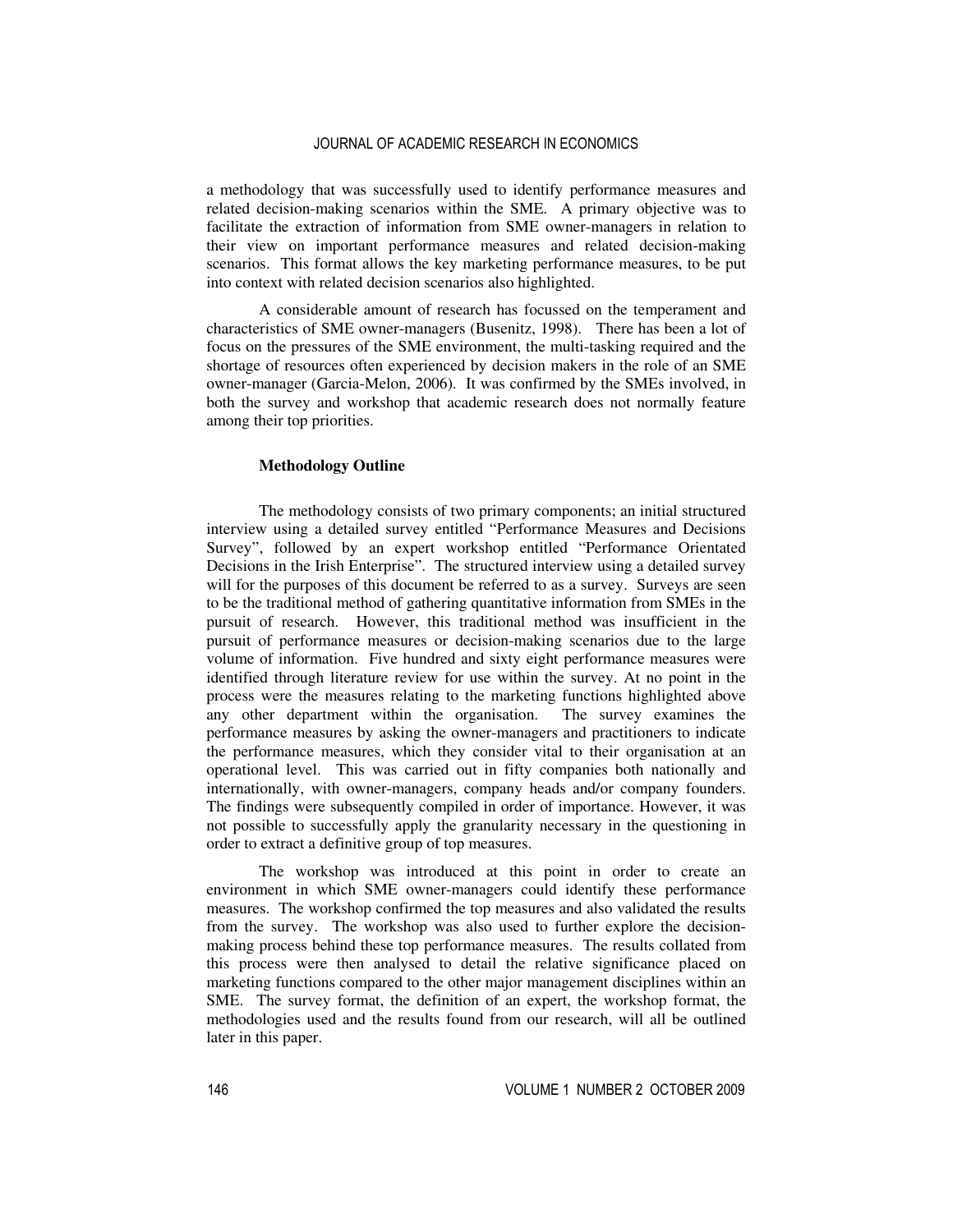# **2. THE SME AND ITS ENVIRONMENT**

SMEs are different to large multinational organisations. The limits on resources, time and manpower mean that the owner-manager role can be multifacetted and seemingly impractical from a normal decision theory viewpoint (Yau and Sculli, 1990). The circumstances faced by such a manager are severe in comparison to a mid-level manager in a multi-national organisation (Busenitz, 1998). Often decisions are made without full awareness of information and with risk to the overall survival of the company. In these circumstances, it is increasingly important for the SME owner-manager to focus on a set of wellunderstood performance measures, which allow him/her to assess how the business is performing. There is a tendency to extrapolate research carried out on larger companies to cover areas of research on the SME sector (Fernandes et al., 2006). This approach is under increased pressure in the "real-world", particularly in the area of enterprise management and decision-making.

There is evidence to suggest that SME owner-managers are largely unaware of current research, best practice or even commercial tools, which are available in this area (Wilson and Sheahan, 2006). That is not to suggest that SME senior management structures do not have performance measures in their companies; however, the measures they have are not in a formal structure. Company specific operational performance measures appear well understood by owner-managers. Quick measures are relied upon to keep management informed as to the state of the company at any particular time. These measures tend to be easily retrieved and understood by persons providing the information (example, sales units per time frame, sales per product line, cash in bank, etc). Such measures are seen as being company specific, measurable and key to the management of the company.

Performance measures tend to exist in a haphazard, unstructured environment, without ordered support at an organisational or strategic level. Often these measures are so ingrained within the organisation, that when asked in a 'cold' interview situation, to identify company performance measures, the SME owner/manager may overlook them completely. This poses a challenge for the academic when looking to develop ways of extracting valid information from the SME environment.

# **3. PERFORMANCE MEASURES**

The literature on performance measurement is primarily based on strategy with minimal focus on tactical or operational measures. Much academic research focuses on the strategic performance measures in larger multinational sectors, with SME viewpoints being explored as an after-thought. "The Balanced Scorecard" is the key framework when considering strategy in larger multi-nationals (Kaplan and Norton, 2006) along with a more recent example such as "The Performance Prism"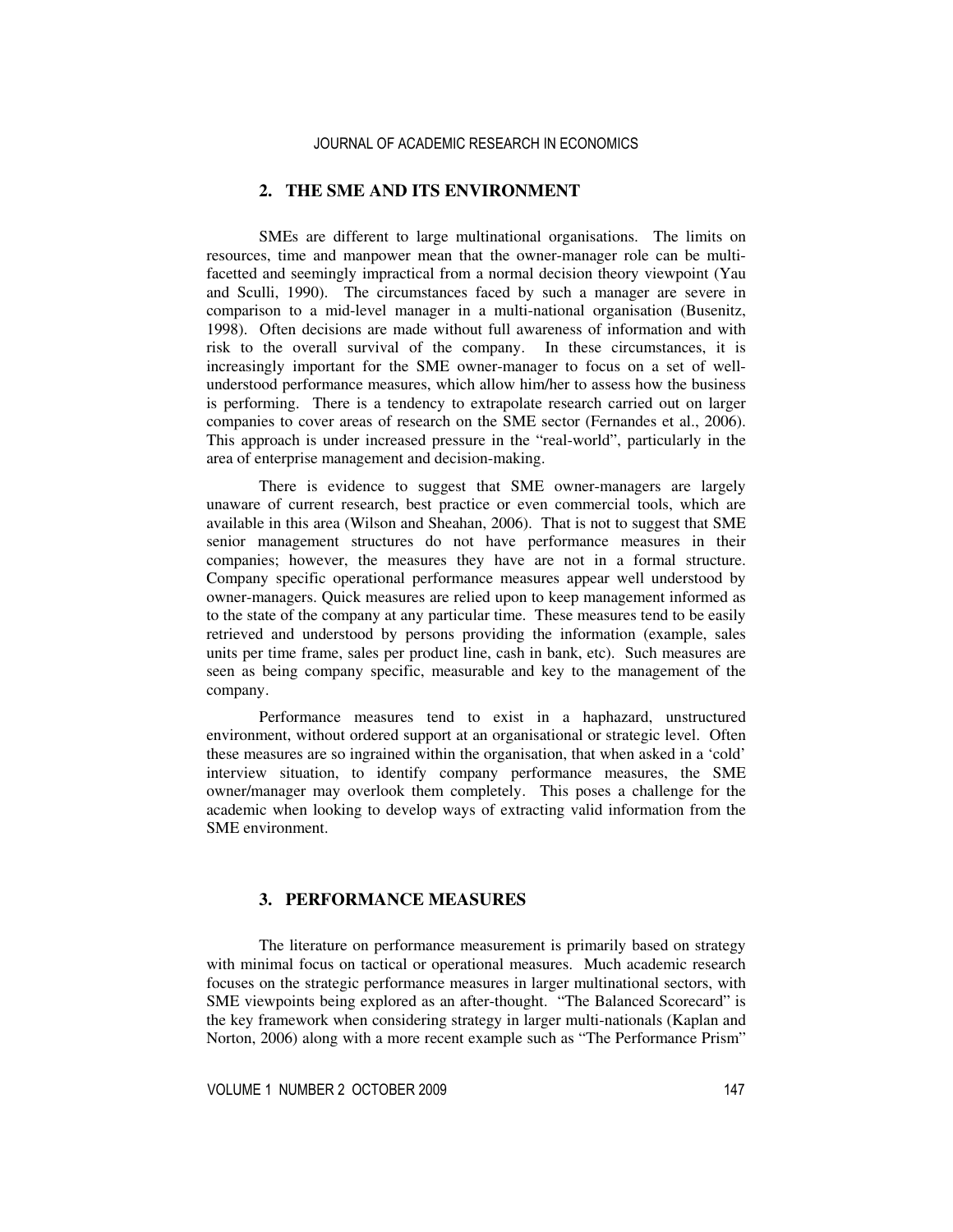(Neely et al., 2002). Other frameworks such as Medori and Steeples, and Laitinens dynamic system are more suitable for SMEs but they have not grabbed the attention of SME owner-managers in the "real-world".

Sheahan states that the majority of the research in relation to manufacturing is focused on idealised models that bear little relation to the volatile and highly constrained problems that are experienced in the actual manufacturing enterprise (Sheahan, 1996). The area of performance measurement research appears to be one of the few areas in which an attempt is made to complete the research with a view to applying it in an actual manufacturing or service environment (Neely et al., 2002). However, a major problem exists in that few of these developments are inter-changeable amongst companies and less are suitable for SME's at an operational level.

According to participants in this project SME's spend less time dealing with strategy in comparison to larger enterprises. The primary reasons are a lack of time, money and resources. An opportunity exists within this research field to explore, the operational performance measures that exist within SMEs, focusing on the development of an operational set of generic performance measures, which are applicable to SMEs. There is an argument to be made, that regardless of the enterprise context a set of operational generic performance measures need to be addressed if the organisation is to be successfully run. The challenge here isn't to provide an exhaustive list of all performance measures, but rather the elimination of most, to reveal the most significant set. When this list of measures is identified, further analysis will reveal the focus a typical owner manager will have on the marketing function, relative to the other primary functions within such an organisation.

#### **4. DECISION-MAKING**

Research on decision-making has focused on the leadership qualities of the SME owner-manager. For example, it has been demonstrated that in a smaller family run enterprise, there is an over-dependence on this type of decision maker (Feltham and Barnett, 2005). This is in line with earlier observations on the SME, where this decision maker will act in a 'different manner' to that proposed by much of the accepted concepts and rules within decision theory. Decision theory has a poor regard for decisions where all or a significant number of options are not taken into account and weighed up before a decision is made (Yau and Sculli 1990; Simon, 1955). The owner-manager continuously makes 'poor' decisions in this sense, but he/she judges that they have to for the venture to succeed (Dillon, 1998). It is open to question if this form of decision-making is suited to the strategic development of a maturing organisation (Brouthers, 1998).

A key consideration is the relationship between performance measures and the decision-making process. It has already been discussed that a set of performance measures appear to exist in enterprises of this size, whether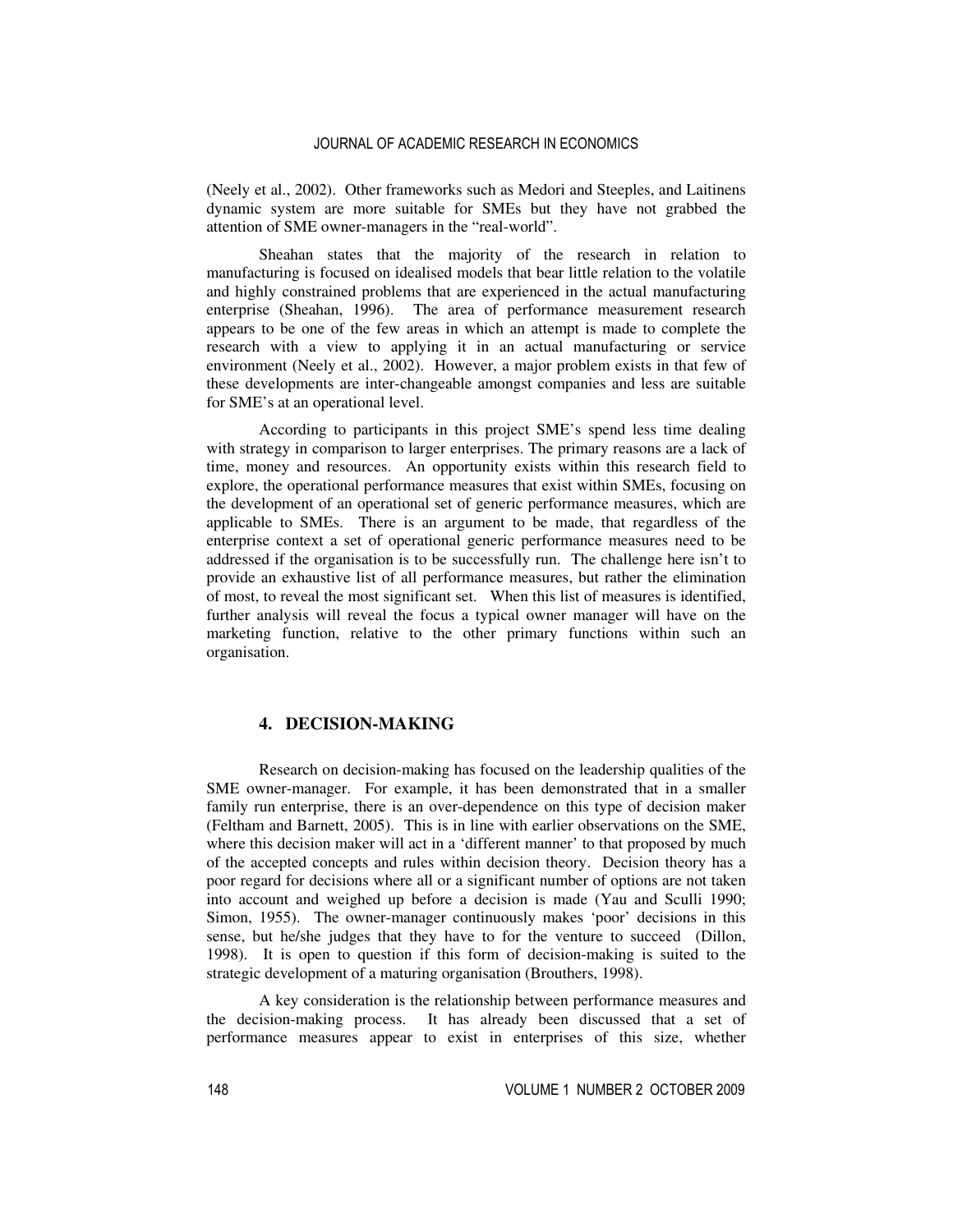acknowledged formally within a system or not. These performance measures form the basis of control of the senior management on processes or the business as a whole. Significantly, the performance measures are influenced/changed/improved upon, by a manager's ability to make decisions in relation to the enterprise process. The scenarios, within which decisions are made, form a key element in understanding the dynamics within the enterprise. This methodology considers two key aspects of enquiry performance measures and decision-making scenarios.

#### **5. QUALITATIVE AND QUANTITATIVE RESEARCH**

Qualitative research involves "the studied use and collection of a variety of empirical materials – case study, personal experience, introspective, life story, interview, observational and visual texts – that describe routine and problematic moments and meanings in individual lives. Accordingly, qualitative researchers deploy a wide range of interconnected methods, hoping to get a better fix on the subject matter at hand" (Denzin and Lincoln, 2003). In contrast, quantitative research is "an enquiry into a social or human problem, based on testing a theory composed of variables, measured with numbers and analysed with statistical procedures in order to determine whether the predictive generalisations of the theory are true" (Creswell, 2003). The research carried-out in this paper is statistically based and quantitative in nature. Both the survey and the workshop methodologies were designed to operate from statistically based research objectives. All of the significant results are obtained through the examination of the number of SME owner-managers suggesting a particular answer.

# **6. INTERVIEW AND SURVEY**

The first step in this methodology was a comprehensive structured interview with a detailed survey amongst SME owner-managers and senior managers. The focus of this survey was to determine how these practitioners view performance measures within the context of running and controlling their own business. There is considerable resistance to academically derived performance measures within this section of the business world (Wilson and Sheahan, 2006). As discussed earlier, the poor take up of such systems at SME level is well documented. The companies involved in the project acknowledged that performance measure systems are a positive development and should be applied to the smaller enterprise. The practical implications of this expression of interest are a challenge for both the owner-managers and academics.

The survey was designed to allow a discussion to evolve between the subject and the analyst, throughout the session. Each enterprise has a way of controlling key systems and the focus was to ascertain how and where SME owner-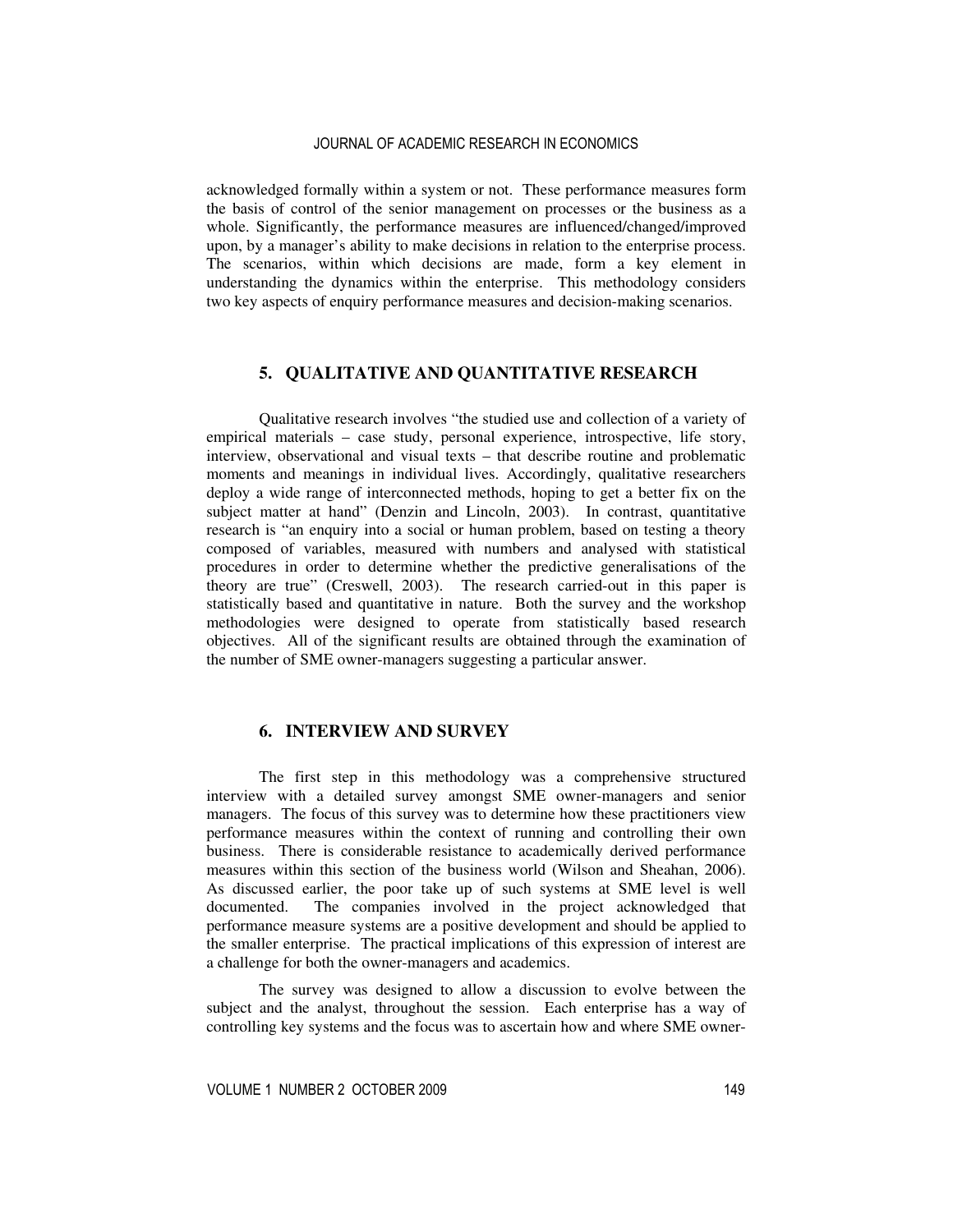managers gather their information. A list of five hundred and sixty eight performance measures was presented to the survey participants; each session took between two and three hours. During this period the interviewer got a sense of the organisation, the key controls and recorded various anecdotes. The initial questions helped the interviewer contextualise the company. The remainder of the questions involved the SME owner-managers going through a list of possible measures, and rating them as either important, very important or vital, no answer indicated no importance.

A sample of forty-seven contributors was used in the survey, where the respondents were primarily SME owner-managers. It was determined by the EPRG (Enterprise Performance Research Group) that the SME owner-managers would have a better perspective of the enterprise and would be more capable of providing enterprise performance measures.

Owner-manager is the term that has been used in the text, but ownermanager could also be substituted with entrepreneur, managing director or business owner because the measures being developed would be of relevance and interest to all of the above. The sample used in this research included companies as diverse as electronic suppliers, door manufacturers and regional co-ops. 20% of the sample was executed outside the country, with surveys completed in Italy, China, England, Germany, Switzerland, Holland, Australia, Sweden and the USA.

The data received from the survey was analysed statistically using the SPSS software package. Each performance measure was given a weighting between 1-3 and each time a response for that measure was recorded, the score reflecting the weighting was added to that measure. Finally the measures with the most responses were collated into a list and a top weighting was subsequently achieved. The data was collected and assessed and used as an integral aspect of this overall methodology. The next step was to set up a workshop consisting of both experts and academics to validate the findings. If a performance measure was thought to be important by both an individual SME owner-manager and by a workshop of experts, it could be considered significant.

#### **7. WORKSHOP OVERVIEW**

An important aspect of undertaking this workshop was to understand the nature of the participants involved. This method is designed specifically for the SME owner-manager and is tailored to both assure and provoke the participant. There are two viewpoints that had to be addressed when using this methodology, the participant's owner-managers, service suppliers, semi-state representatives, etc, and the academic team. Each side can learn from the other, but it is helpful to outline the requirements of both viewpoints.

 A sample of the owner-managers were consulted and found to have both concerns and hopes for the process. The concerns existed at a number of levels;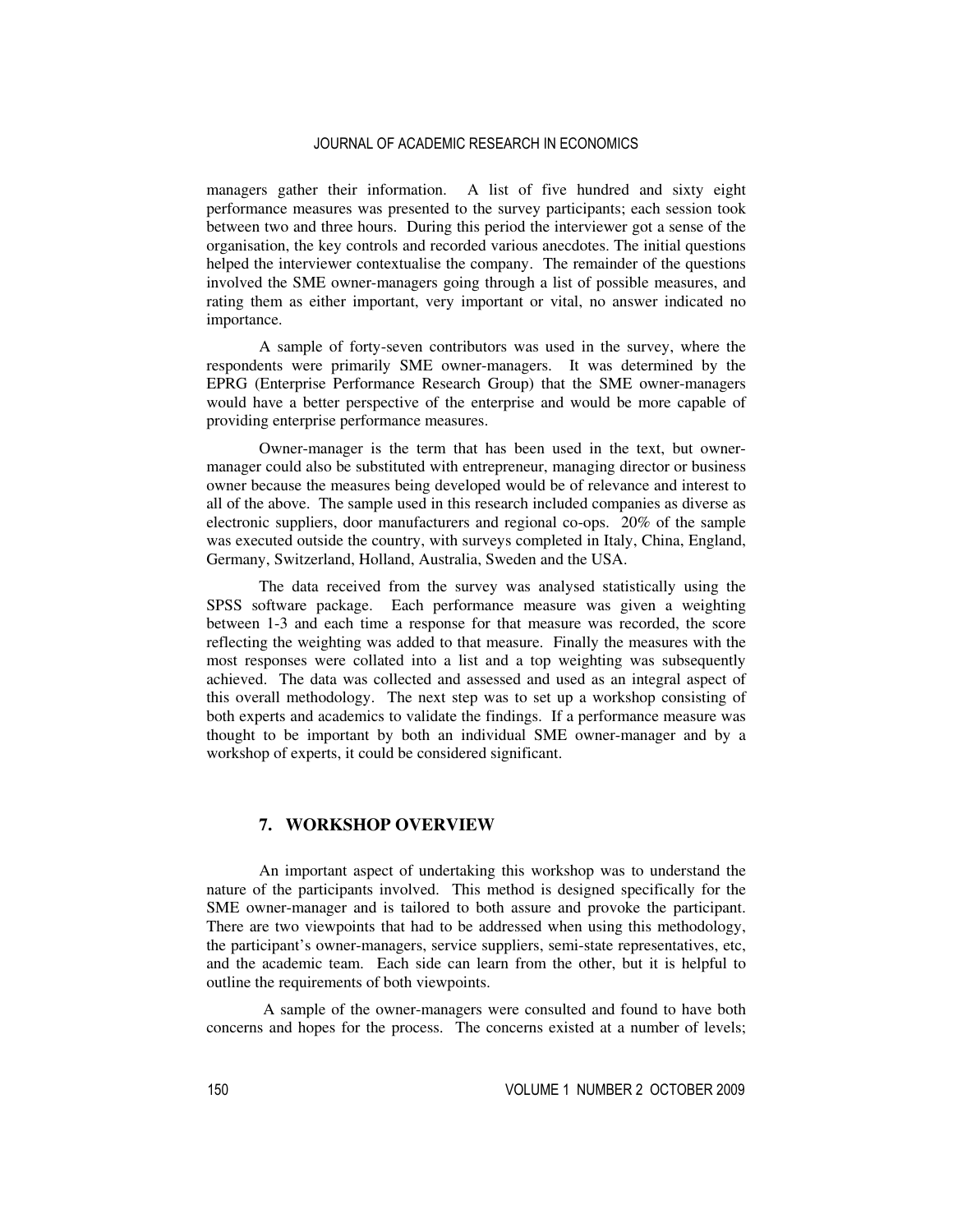confidentiality of company specific information, costs associated with the process, making the right impression and finally concerns that it will end up merely being an exercise in wasting valuable time. However, the owners were also found to have hopes. The strongest of which was to discover what academics and other practitioners see as being important to measure within the enterprise and why. They also looked forward to meeting other like-minded individuals to discuss industry climates and to network at a business level.

The academic team also had a number of concerns. This was an exercise in the gathering of SME specific data and was a challenge to get correct (Hills and LaForge, 1992). It was important to consider the opinionated and talkative nature of the owner-manager (Niehouse, 1986) and to contain these opinions without curtailing the free flow of information from the owner-manager to the academic (and indeed the reverse flow, where applicable). Both sides invested time and money in the exercise and it was important to strike a balance between creating a solid, reputable impression on the outside world and keeping the expenses at a reasonable level. The academic benefits are obvious with a great deal of performance measure and decision scenario data gathered and theory gap analysis being carried out.

Some of the approaches that were adopted to facilitate a more cohesive undertaking are outlined below:

The workshop was run on a University campus, which was seen as being an 'honest broker' in facilitating interaction. The practitioners were not put in a compromised position such as being 'sold' a product. The participants were put up in a local hotel the night before to allow for an early morning start and to encourage networking. People from both sides of the process were able to network, which allowed some of the frenzy one can sometimes see at 'events' centring on networking, to dissipate. A brochure was published carrying a profile of the participants including contact details and company background. This again allowed the SME owner-manager to relax somewhat on the networking front, when participating in the workshop process proper. The workshop was run over a period of a morning to encourage the participants to apply themselves over a sustainable period, and this schedule also allowed them to organise meetings within the locality or on the trip home. Considerations of this nature were found to facilitate participants and made the process more accessible and enjoyable as a result.

# **7.1. GROUPS**

One of the basic characteristics of the workshop was the selection of suitable candidates to populate the different group sessions. It was essential that these candidates could be considered experts in their field. An expert is "a person who has extensive skill or knowledge in a particular field" (Richardson, 1999). In this case, experts are those people who have a considerable knowledge of the enterprise management process and for the purposes of the workshop methodology would be required to fit one of the following profiles (Spool, 2004).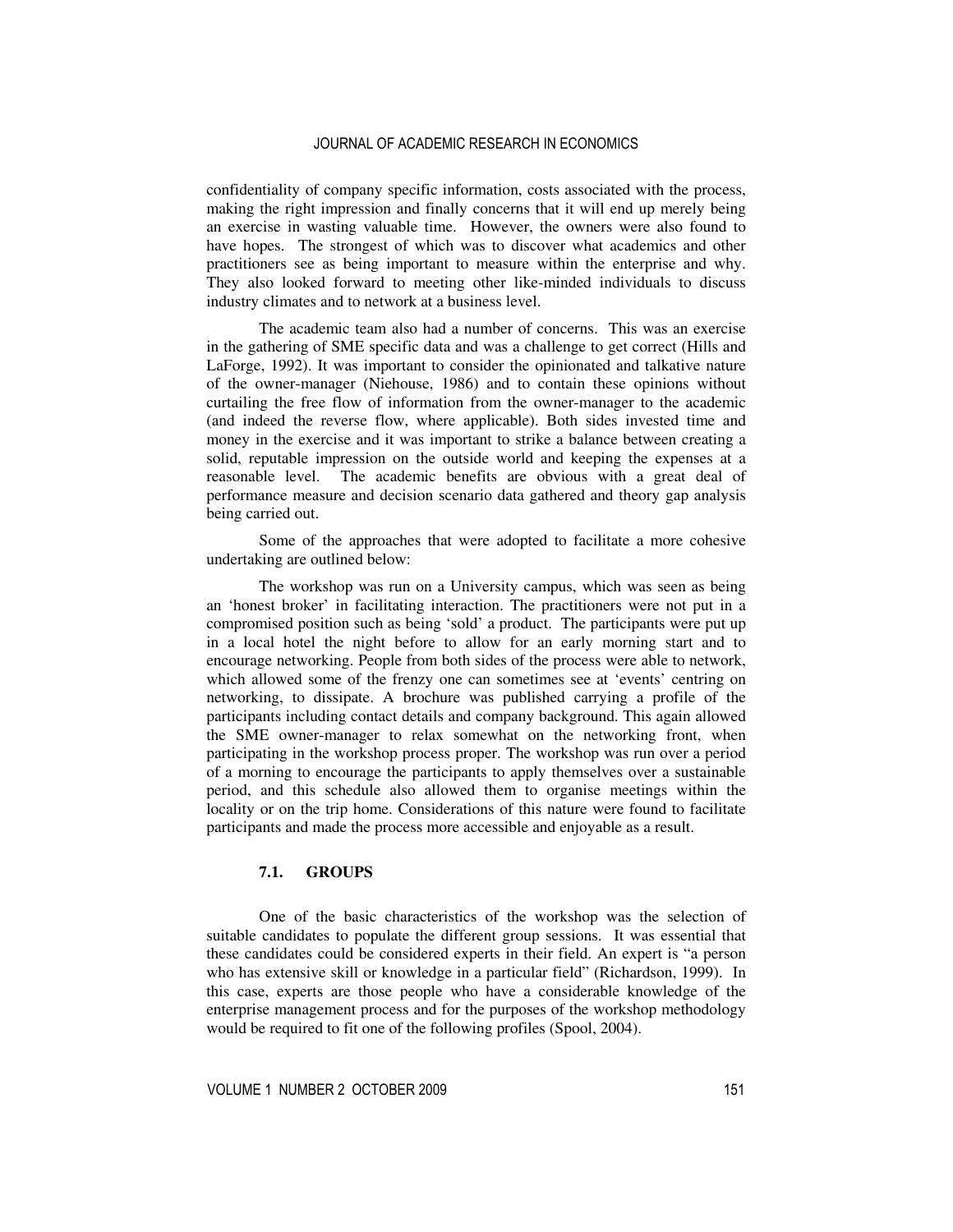| Owner manager of an established SME          | -for more than 5 years   |
|----------------------------------------------|--------------------------|
| Service provider owner-General Manager       | -for more than 10 years  |
| Senior Financial Manager (CFO) within an SME | $-$ over 10 years        |
| Senior Consultant to industry                | -more than 10 years      |
| Senior Semi-State Advisor to industry        | -more than 10 years      |
| Academic                                     | -Published author in the |
|                                              | area                     |

It is unrealistic to expect a sample of experts to be taken from a target population of all industries, however; the opinions of those experts should reflect the target population. The participants were randomly selected as a sample of SME's in various industries (Richardson, 1999). They were approached in person, by email or by telephone, requesting them to take part in the survey or workshop.

As well as the selection of the experts, it was important to get the mix of personnel right and the group profile was an essential aspect to this methodology. This along with the KJ method (see below) is a solid construct in facilitating the flow of information. It is important that each member is allowed to express their opinion, without the group losing focus. The participants, as previously outlined included practitioners and academics. The practitioners consisted of ownermanagers of SMEs and their service providers. The group also included state representatives (from a national strategic viewpoint) and general service providers training, accountants, certification bodies, etc. This gave a more rounded view of the SME priorities than a singular SME owner-manager. Each group also had at least one academic member not involved in the design of the process. This was to allow an academic viewpoint to mix in with the process, while not allowing the group to be steered in any direction.

Three groups of ten participants were used in the study undertaken at the University of Limerick (November 2007). Each group was structured to allow a mix of owner-managers, semi-state representatives, consultants, suppliers of services to the SME and academics. The mix profile that was adopted was as follows:

| $(1$ per group of no more than 10 |
|-----------------------------------|
| participants)                     |
| <b>Owner-Managers</b><br>$(60\%)$ |
| $(20\%)$                          |
| $(10\%)$                          |
| $(10\%)$                          |
|                                   |

# **7.2. KJ METHODOLOGY**

"The KJ-Method is a fascinating mix of independent brainstorming, group dynamics, and democracy. It allows a team to be creative and critical in a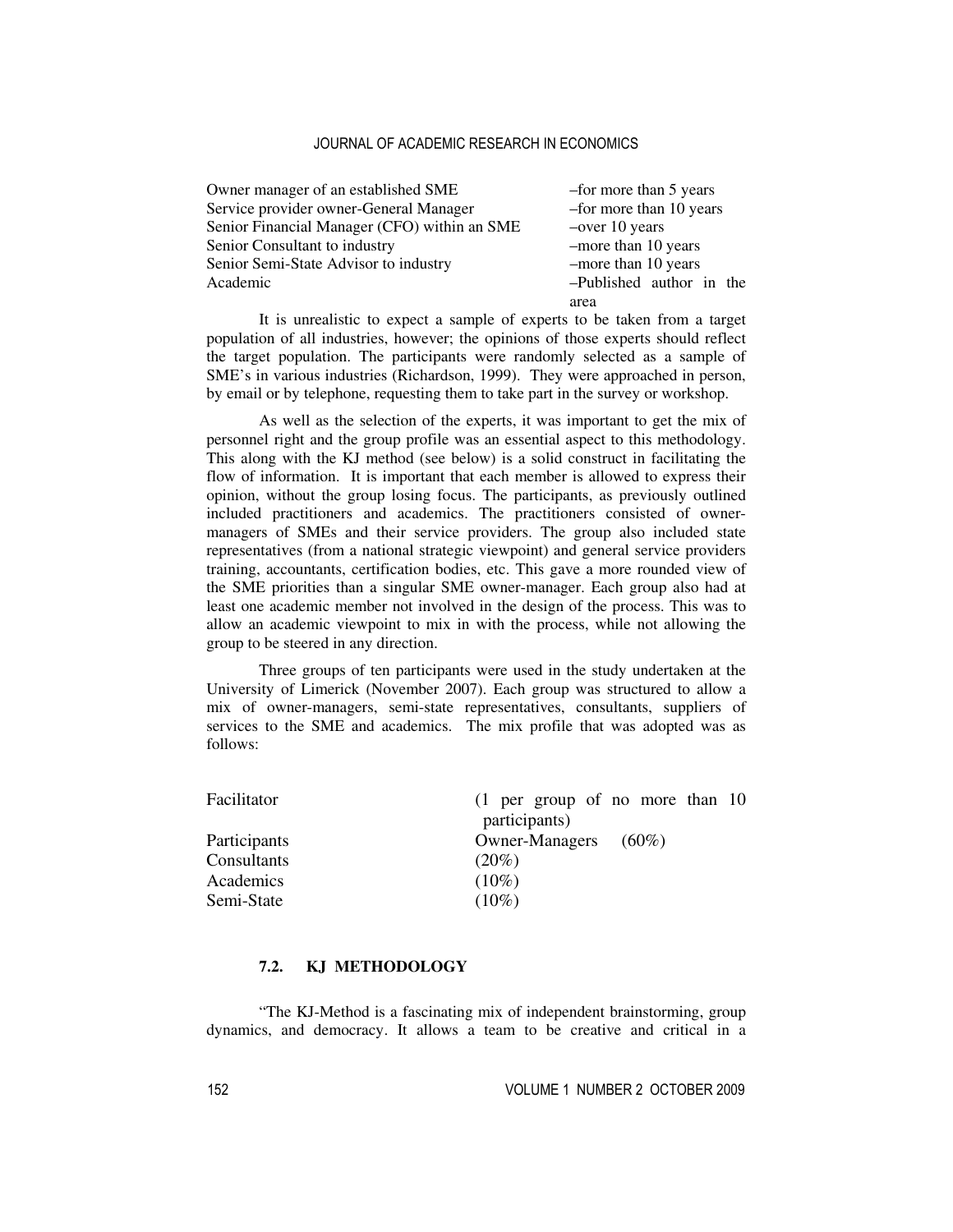productive manner, where strong personalities and politics play second fiddle to the independent perspectives of the team" (Richardson, 1999).

Jiro Kawakita developed the KJ method in the 1960s with the method being well synopsised in recent years (Scupin, 1997). This method focuses on delivering harmony from the chaos of data, which a meeting of different interests might deliver. It is particularly effective when there is a duplication of ideas and helps focus a group session in a time effective manner. This methodology has been utilised in applications as diverse as land occupancy in Japan to problem solving in modern business environments. Its use in the workshop is to facilitate interaction without domination. The facilitators are trained in leading meetings (experience suffices) and the KJ method itself.

Having been introduced to the topic under consideration each participant was instructed to put down only one idea (or concept) on a supplied post-it. The results were collected and randomly placed on one side of the white board. Each concept was discussed by the group and collated into similar categories.

The initial session focused on the performance measures, which were considered essential to their company by the expert group for running an SME operation. The second session used these performance measures and determined the related decision-making scenarios. The KJ method was applied to each of the sessions. There were also two sets of results to consider: The significant performance measures and the related decision making scenarios

#### **7.3. SESSION 1 – PERFORMANCE MEASURES**

The performance measures session was broken into three groups of ten and each group dealt with the same topic (namely the performance measures considered essential for an SME to be successful). It was determined by the EPRG (Enterprise Performance Research Group) that a session of this nature involving ten people or less could deal with an issue of this magnitude within a timeframe of an hour and a half. It was determined that when structuring the group sessions it was best to outline the topic in writing to the group and then focus on this subject for a period within the allotted timeframe.

At the end of this initial session the results were collated and presented by each group facilitator to the entire set of participants before the coffee break. This break allowed participants to provide feedback in an informal manner and the academic team was able to assess how the session had been perceived to date. The data from the session was then correlated against the top findings in the survey and six significant generic performance measures were identified.

A significant performance measure was defined as one, which occurred in the top twenty of the initial survey and existed as an overlapping performance measure across the three groups of workshop experts. The six performance measures outlined below satisfied these parameters. There were significant results from the workshop process for human resource type measures. However, the group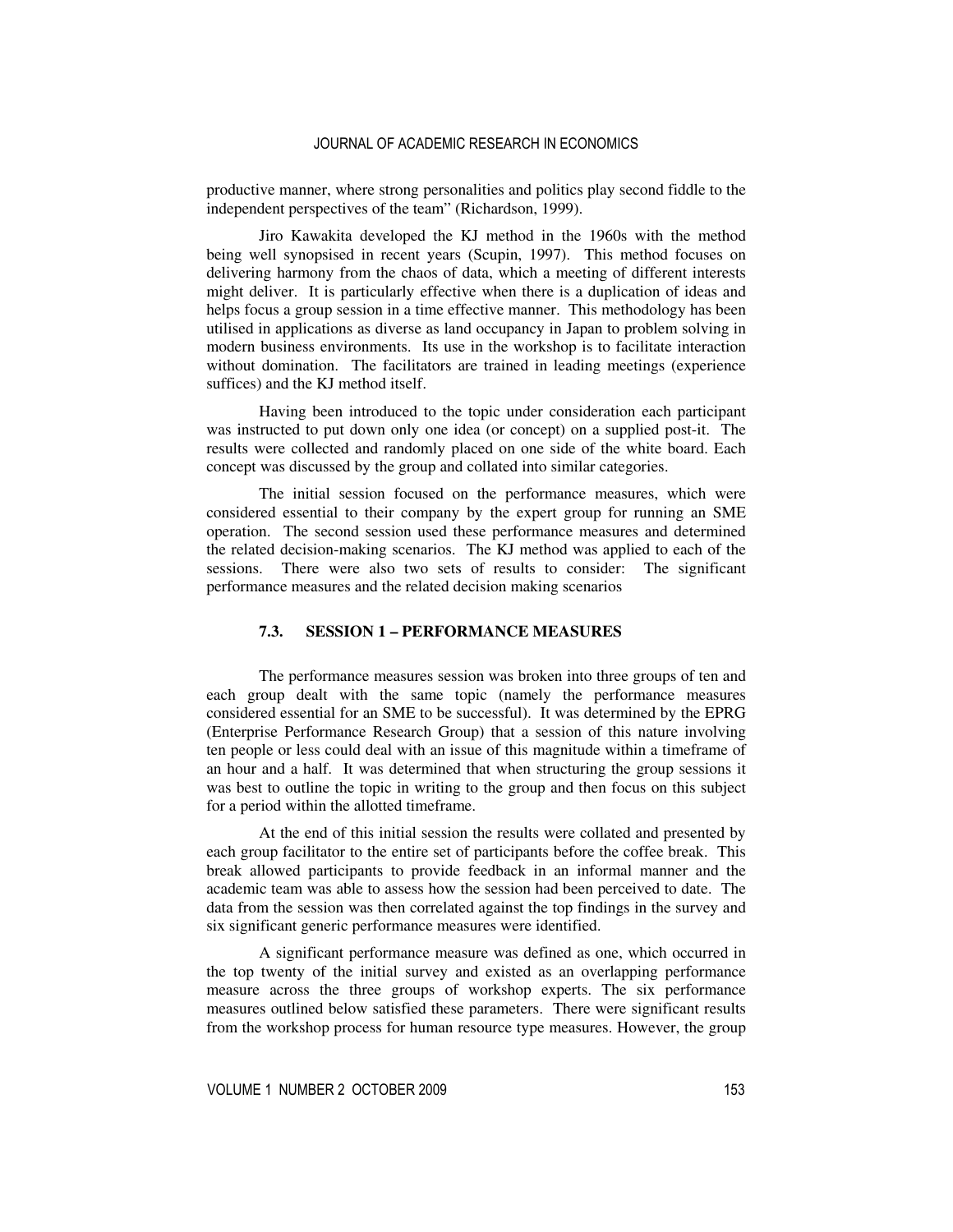was not successful in identifying these in a measurable form. The main set of Performance Measures, are outlined below:

- Cash flow
- $\Box$  On time in full (OTIF)
- $\Box$  Profit (per product)
- $\Box$  Right first time
- $\Box$  Sales generated (order book)
- $\Box$  Sales per month (past)

The marketing function was represented in a jargon free context through this process. Sales generated represents the order book as it stands, while sales per month is a past tense look at how the marketing function has performed in the a defined timeframe (usually a month). Of the six generic performance measures unearthed by this methodology, 30% can be linked directly to the sales and marketing function within an SME. The research then turned to how the marketing role would be perceived in relation to the decision scenarios, which were identified as being significant to each of the six generic performance measures.

#### **7.4. SESSION 2 – DECISION-MAKING SCENARIOS**

The make up of the second session was significantly different. This session was broken into smaller (new) groups and rooms. It was important that the overall make up of the group profile be maintained, as far as possible with equal skills and qualifications dispersed across the groups. Six performance measures of significance were identified in the first session and as a result six groups of five were required so each group could deal with two distinct performance measures. If more or less topics had been identified from the initial session, the number of groups would have been varied accordingly. However, it was important to try and keep the group profile as consistent as possible.

This decision-making scenario topic is a lot more difficult to penetrate than the initial performance measure topic. The group of experts was asked to assess the decisions that one associates with a given performance measure. If a decisionmaking scenario was thought to be significant by both groups considering a particular performance measure, then that decision scenario was considered significant.

The significant decision-making scenarios were more difficult to identify. Each performance measure from the above listing was put before the expert groups and the KJ method was applied. Two separate groups considered each performance measure and identified related decision-making scenarios. The significant decision scenarios were those identified by all groups. A synopsis of the findings is outlined below: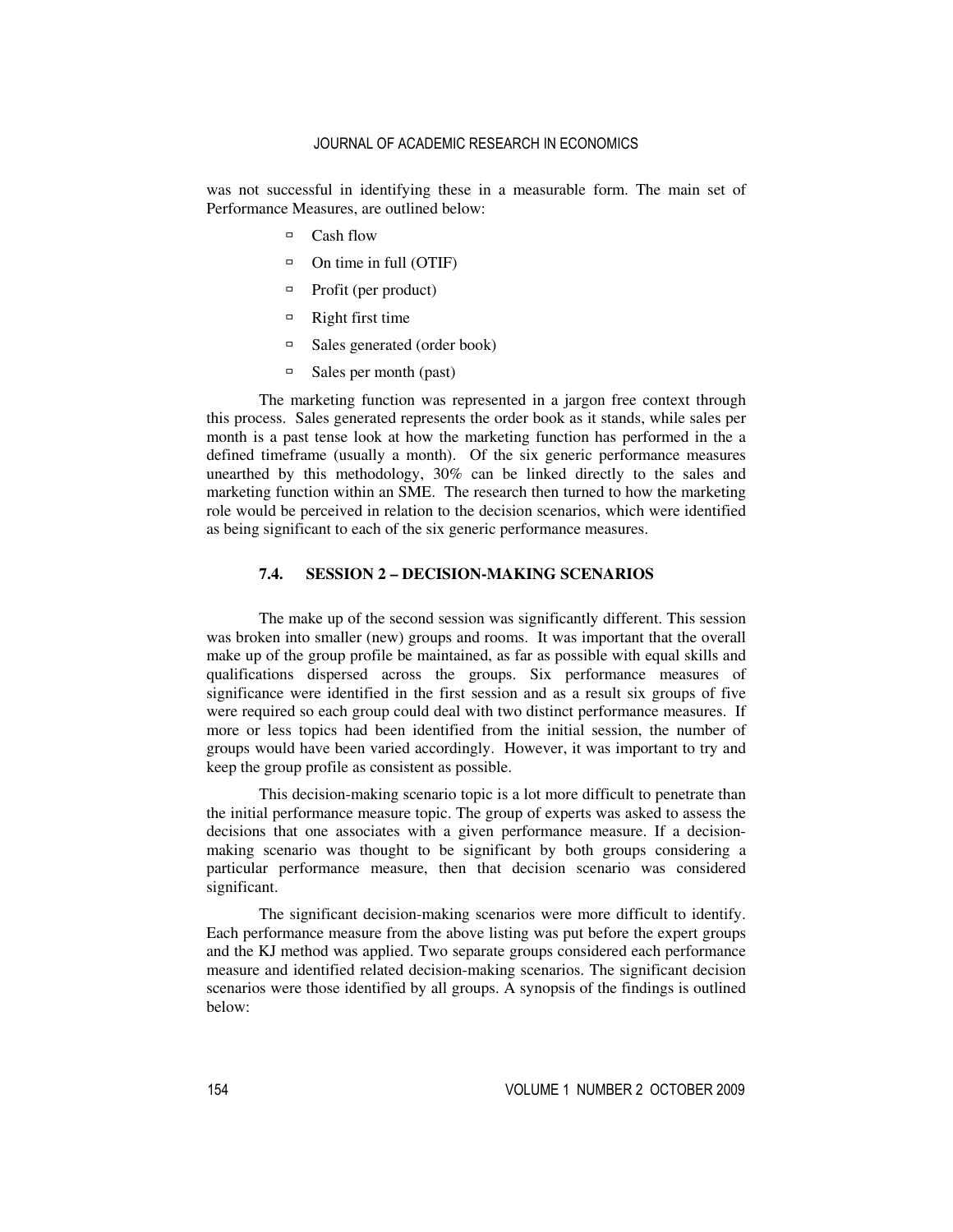| <b>Performance</b><br>measure | <b>Related Decision-</b><br>making Scenario                                                                                                                            | <b>Performance</b><br>measure | <b>Related Decision-</b><br>making Scenario                                                                                                                             |
|-------------------------------|------------------------------------------------------------------------------------------------------------------------------------------------------------------------|-------------------------------|-------------------------------------------------------------------------------------------------------------------------------------------------------------------------|
| Right 1st time                | Product specification<br><b>Client feedback</b><br>Vendor appraisal<br>Training<br>Process procedures<br><b>Production cost</b><br>Scrap/rework                        | OTIF (On-Time-<br>$In-Full)$  | <b>Client feedback</b><br>Process/lead time<br><b>Communication</b><br><b>Customer priority</b><br>Material availability                                                |
| Sales per<br>month            | <b>Customer profitability</b><br><b>Sales forecast</b><br>Process/Lead times<br><b>Product Position -</b><br>market<br>Sales order process<br><b>Sales performance</b> | Cash Flow                     | Debtor days<br><b>Bad debts</b><br><b>Terms &amp; conditions</b><br><i>Inventory WIP</i><br><b>Training</b><br><b>Client management</b>                                 |
| Profit                        | <b>Experienced staff</b><br>Raw material costs<br>Make/buy<br><b>Production costs</b><br><b>Product mix</b>                                                            | <b>Sales Generated</b>        | <b>Production costs</b><br><b>Marketing</b><br><b>Promotion</b><br><b>Client management</b><br><b>Distribution</b><br>channels<br>Market research info<br>Currency flux |

# **8. RESULTS**

*Note: Bold text indicates relationship with marketing function* 

# **9. DISCUSSION**

The structuring of a workshop to validate survey findings is a method of ensuring that the gathering and analysis of the data is solution focused dealing with issues experienced by the practitioners. The interaction between the practitioner and the academic can be a challenge, as both tend to view the business world from different points of view. The practitioner academic interaction during the workshop gave rise to an acknowledgement of the roles of the academic and business worlds in making enterprises more successful. The results are considered positive in terms of the performance measures found in the SME owner-manager survey and the subsequent correlation between these results and those identified by the workshop groups.

The practitioner and academic alike can assess the current state of practice, using the KJ methodology, along with the theory practice gap taking a more central role in general discourse. It was felt that no one group or individual dominated the conversation, all participants got their say and the group as a whole agreed upon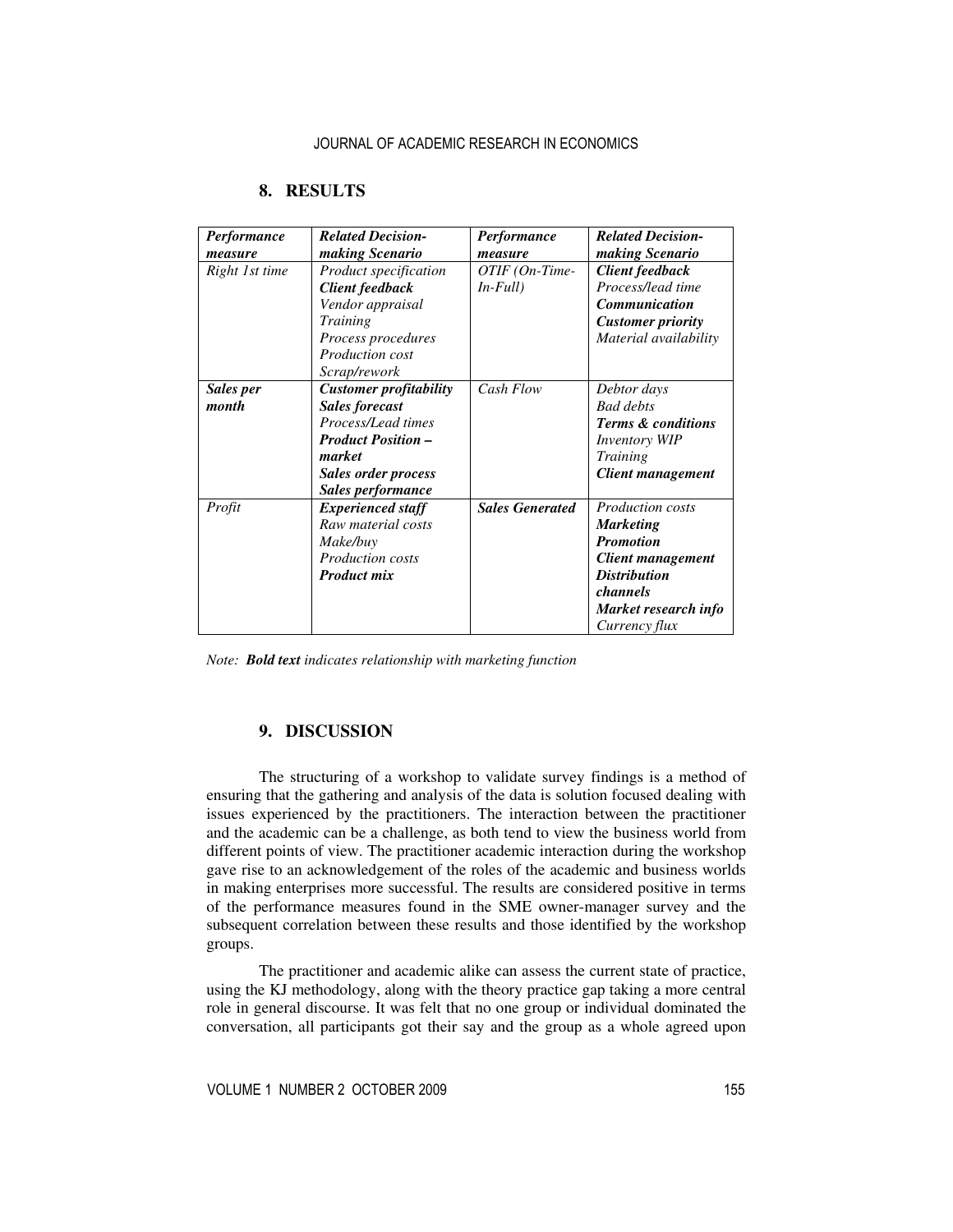findings in a constructive and timely manner. This partnership in learning is a powerful tool along with the KJ methodology structured in a manner to elicit results from this mutually beneficial relationship.

The location of the workshop at the University of Limerick campus was seen as a necessary aspect of this methodology and the authors believe this for a number of reasons. In general, learning institutions (of note) tend to have beautiful surroundings and are conducive to learning and knowledge sharing.

SME owner-managers and indeed all practitioners tend to be suspicious of people trying to 'sell' them something; the university was seen as a neutral honest broker.

The experience was found to be particularly positive from the SME ownermanagers point of view – predominantly in relation to seeing the current common state. At the final discussion between all participants, a number of contributors stated that this type of shared experience was very difficult for them to find in their daily lives. The SME owner-manager is often isolated from like-minded individuals and this was seen as a positive step in addressing this isolation. As a result, a significant number of participants requested to have some level of interaction on a regular basis and the research team is currently exploring this possibility.

The methodologies used in the workshop and survey indicates there is a generic set of performance measures, which exist across a broad spectrum of SMEs. There are also a finite number of decision-making scenarios, which the practitioner must interact with, when striving to influence performance measures. This knowledge would appear to have practical applications in industry, particularly when one considers the time constraints under which the modern manager operates.

Facilitator training and the availability of statistics experts facilitated the manner in which the results were assessed and re-distributed for the second session. The area of decision-making scenarios was more difficult to deal with, but substantial academic findings were uncovered. The group set up was structured to allow the decision-making scenario topic to be considered by a number of separate and distinct expert groups. The overlap between what the separate groups identified demonstrated the outputs of significance from each workshop session.

Thirty percent (30%) of the generic performance measures uncovered can be said to relate directly to the marketing function within an SME. As you would expect, the decision scenarios within these two performance scenarios are heavily influenced by this function. Perhaps a more interesting finding is that the key decision scenarios within all the generic performance measures had at least one significant scenario, which related directly to the marketing function within the SME.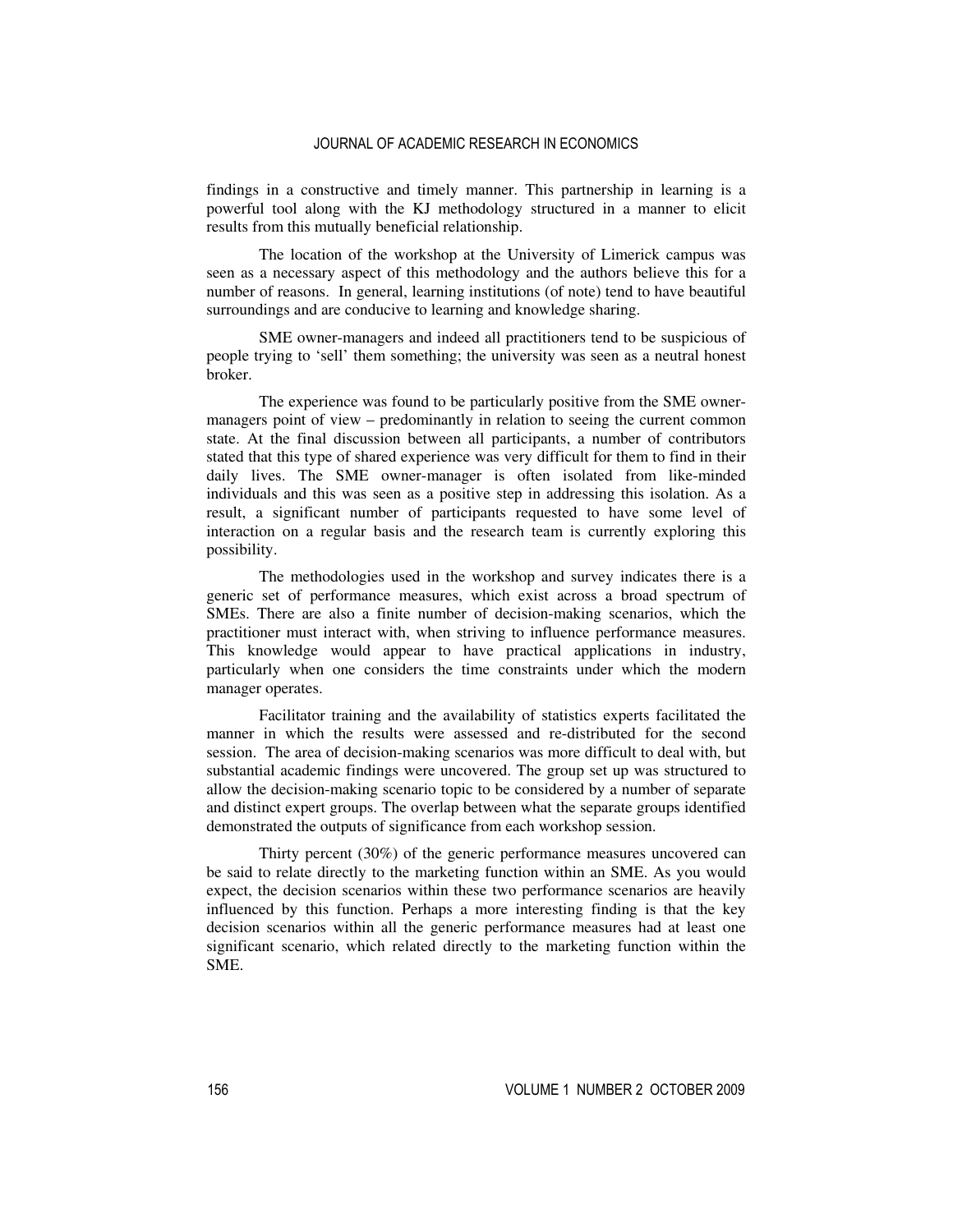# **10. CONCLUSION**

In this paper the authors demonstrated methodologies to facilitate university industry interaction in the development of relevant practical research to advance the state of performance measurement in SMEs. These methodologies allowed practitioners and academics to meet on neutral ground and review the state of common practice in relation to performance measures and decision-making scenarios. The use of the methodologies allowed the authors to take the data gathered and establish a formal structured method to introduce generic operational performance measures in SMEs and examine the decision-making scenarios surrounding those measures.

It was established that in the development of new knowledge and overcoming the theory practice gap academics are searching for something new while practitioners want something tried and tested. This methodology in particular the workshop, provided an arena in which academics and practitioners can learn from one another with mutual respect. This learning and sharing of ideas provided concepts, which practitioners universally use on a day-to-day basis, but that have not been captured by the academics in a formal structure. The methodologies allowed the range of performance measures and decision-making scenarios that they use empirically on a day-to-day basis, to be identified. The methodologies outlined, demonstrate methods of interaction with respect to the complexity and characteristics of the people involved. The methodologies the authors used are quite flexible and could be used to interact with owner-managers in relation to a variety of other topics.

A significant outcome was the fact that the workshop groups independently identified six generic operational performance measures needed to successfully run an SME. Another was the identification of the related decision scenarios, which are the drivers of change within these performance measures. The final key finding was that a significant number of both the generic measures and the related decision scenarios can be directly related to the marketing function within an SME. Future research will seek to further quantity the significance of marketing considerations across the overall performance measures employed by a typical SME owner.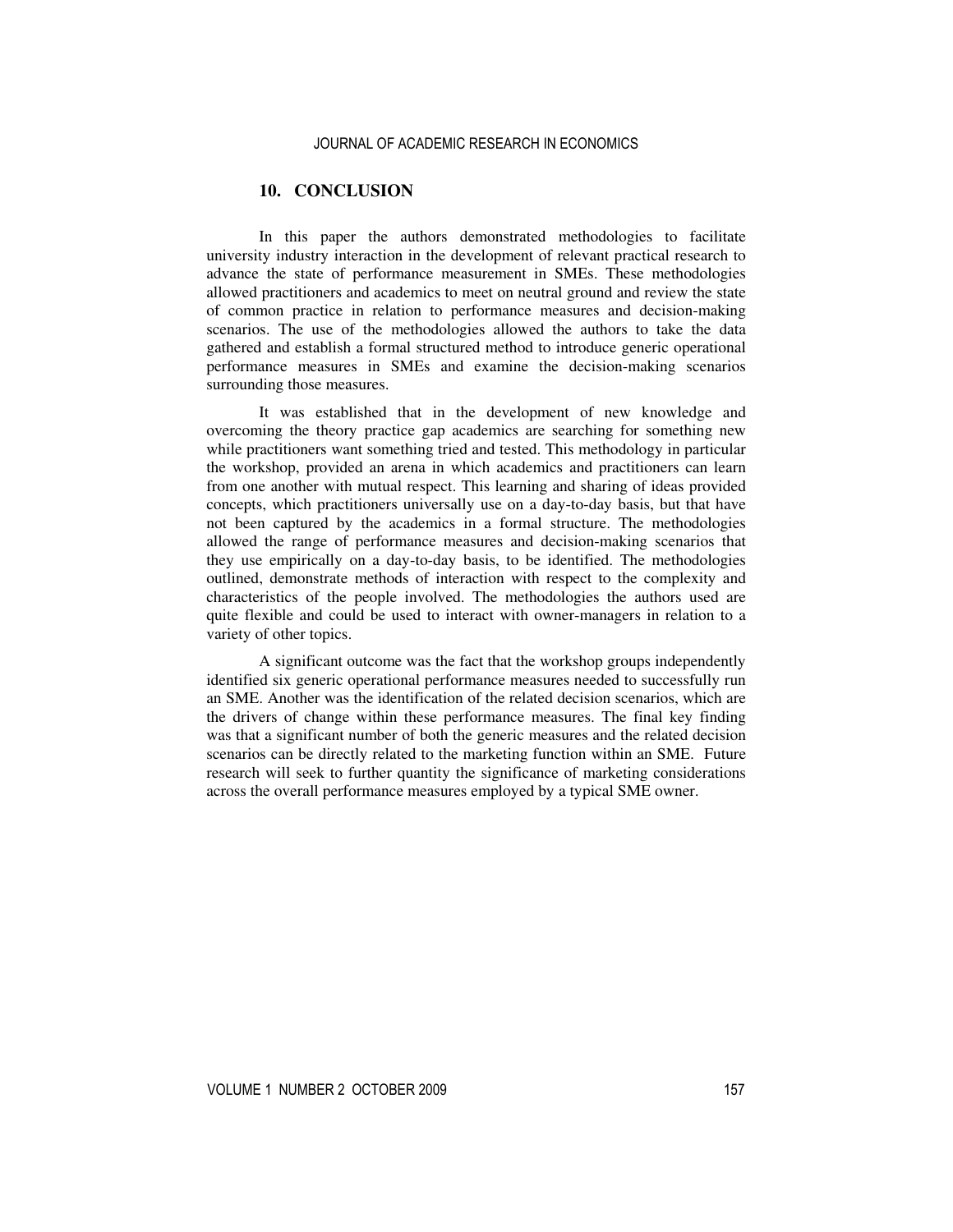#### **11. REFERENCES**

- Brouthers, K. D. (1998). Driving blind: Strategic decision-making in small companies. *Long Range Planning*, 31, 1, 130-138.
- Busenitz, L.W. (1998). Differences between entrepreneurs and managers in large organisations: Biases and heuristics in strategic decision-making. *Journal of Business Venturing*, 12, 1, 9-30.
- Collins (2007). *Collins English Dictionary*. In Collins (Ed.) 9<sup>th</sup> ed, Collins 9 Rev Ed Edition (4 June 2007).
- Creswell, J.W. (2003). *Research design: Qualitative, quantitative, and mixed method approaches*, Sage Publications Inc.
- Denzin, N.K., Lincoln, Y.S. (2003). *Collecting and interpreting qualitative materials*, Sage Publications Inc.
- Dillon, S. M. (1998). Descriptive decision making: comparing theory with practice. *Proceedings of the 33 rd Annual Conference of the New Zealand Operational Research Society*, August-September, 1, 99-108.
- Garcia-Melon, M. (2006). *An Empirical Study of Decision Processes in Innovative SMEs of Valencia*. Polytechnic University of Valencia, 19-23
- Feltham, T.S., and Barnett, J. (2005). The dependence of family business on a single decision maker. *Journal of Small Business Management*, 43, 1, 1-15.
- Fernandes, K.J., Raja, V., Whalley, A. (2006). Lessons from implementing the Balanced Scorecard in a Small and Medium Sized Organisation. *Technovation*, 26, 5-6, 623-634.
- Hills, G. and LaForge, R. (1992). Research at the marketing interface to advance entrepreneurship theory. *Entrepreneurship Theory and Practice*, Spring, 33- 59.
- Kaplan, R.S., and Norton, D.P. (2006). *How to apply the Balanced Scorecard to Corporate Strategy*, Harvard Business School Press, Boston.
- Neely, A., Adams, C., Kennerley, M. (2002). *The Performance Prism, Edinburgh Gate*, Harlow CM20 2JE, Pearson Education Ltd.
- Niehouse, O.L. (1986). Just who are these entrepreneurs?. *Management World*, 15, 8, 7-8.
- Richardson, I. (1999). *Improving the software process in small indigenous software development companies using a model based on quality function deployment*, Limerick, University of Limerick.
- Sheahan, C. (1996). *A computer integrated manufacturing and optimisation system for a job shop,* Department of Manufacturing and Operations Engineering, Limerick, University of Limerick.